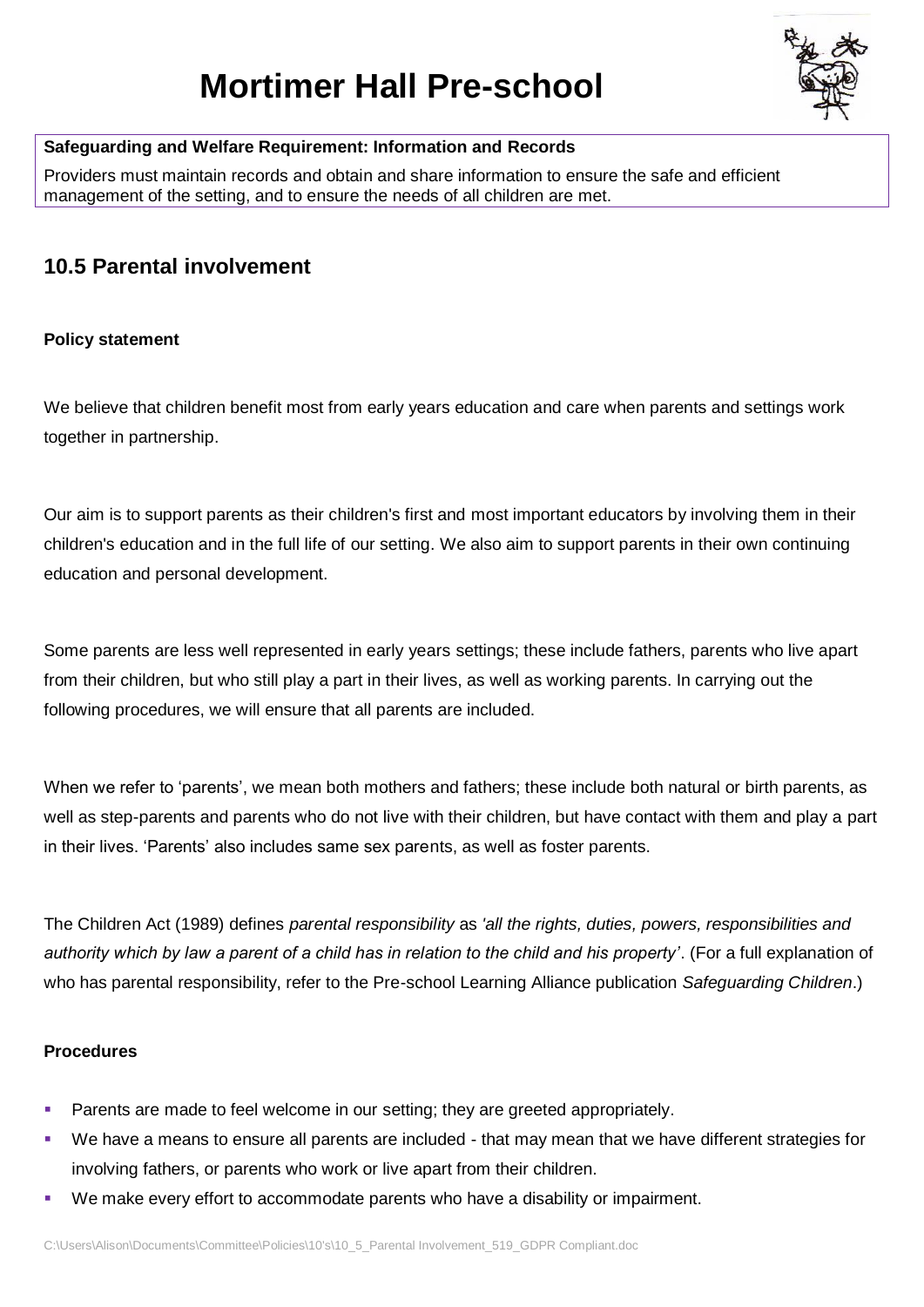# 10\_5\_Parental Involvement\_519\_GDPR Compliant.doc

- We consult with all parents to find out what works best for them.
- We ensure on-going dialogue with parents to improve our knowledge of the needs of their children and to support their families.
- We inform all parents about how the setting is run and its policies, through access to written information and through regular informal communication. We check to ensure parents understand the information that is given to them.
- Information about a child and his or her family is kept confidential within our setting. We provide you with a privacy notice that details how and why we process your personal information. The exception to this is where there is cause to believe that a child may be suffering, or is likely to suffer, significant harm, or where there are concerns regarding child's development that need to be shared with another agency. We will seek parental permission unless there are reasons not to in order to protect the safety of the child. Reference is made to our Information Sharing Policy on seeking consent for disclosure.
- We seek specific parental consent to administer medication, take a child for emergency treatment, take a child on an outing and take photographs for the purposes of record keeping.
- **•** The expectations that we make on parents are made clear at the point of registration.
- We make clear our expectation that parents will participate in settling their child at the commencement of a place according to an agreed plan.
- We seek parents' views regarding changes in the delivery of our service.
- Parents are actively encouraged to participate in decision making processes according to the structure in place within our setting.
- We encourage parents to become involved in the social and cultural life of the setting and actively contribute to it.
- As far as possible our service is provided in a flexible way to meet the needs of parents without compromising the needs of children.
- We provide sufficient opportunity for parents to share necessary information with staff and this is recorded and stored to protect confidentiality.
- Where possible, our key persons meet regularly with parents to discuss their child's progress and to share concerns if they arise.
- Where applicable, our key persons work with parents to carry out an agreed plan to support special educational needs.
- Where applicable, our key persons work with parents to carry out any agreed tasks where a Protection Plan is in place for a child.
- We involve parents in the shared record keeping about their children either formally or informally and ensure parents have access to their children's written developmental records.
- We provide opportunities for parents to contribute their own skills, knowledge and interests to the activities of the setting.
- We consult with parents about the times of meetings to avoid excluding anyone.